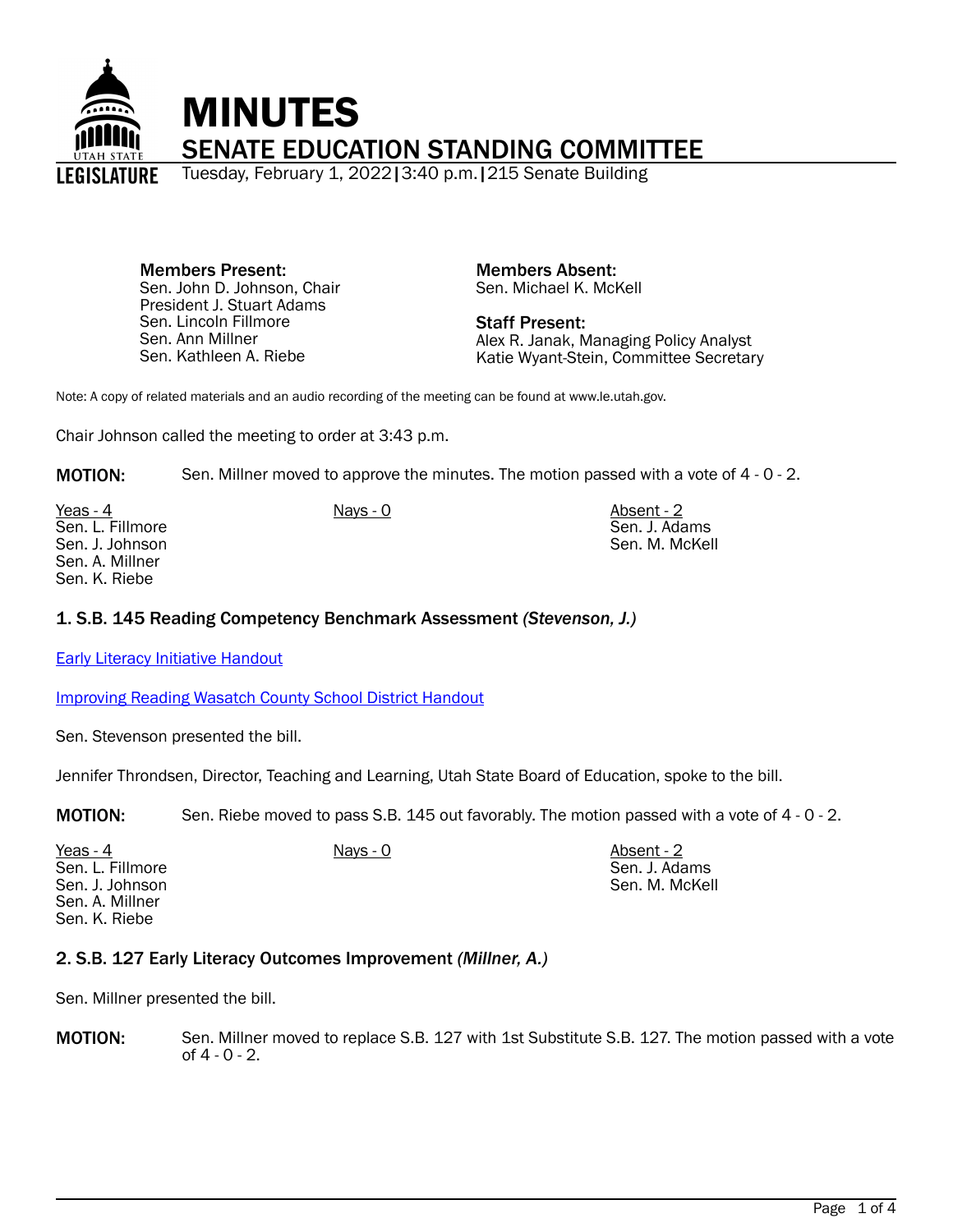# SENATE EDUCATION STANDING COMMITTEE **February 1, 2022**

Yeas - 4 Nays - 0 Nays - 0 Absent - 2 Sen. L. Fillmore Sen. J. Johnson Sen. A. Millner Sen. K. Riebe

Sen. J. Adams Sen. M. McKell

Paul Sweat, Superintendent, Wasatch County School District, spoke in favor of the bill.

Sen. Riebe spoke in favor of the bill.

Karee Atkinson, President, Decoding Dyslexia Utah, spoke in favor of the bill.

Mike Atkinson spoke in favor of the bill.

Jennie Earl, Board Member, Utah State Board of Education, spoke to the bill.

Elisabeth Garbe, Senior Director, United Way of Salt Lake, spoke in favor of the bill.

Donell Pons spoke in favor of the bill.

Curtis Pons spoke in favor of the bill.

Parker Fawson, Professor of Early Education, Utah State University, and Director, Center for School of the Future, spoke in favor of the bill.

Linda Hanks, President, Utah School Board Association, spoke in favor of the bill.

Ray Reutzel, Senior Fellow and Professor, Center for School of the Future, Utah State University, spoke in favor of the bill.

Royce Van Tassell, Executive Director, Utah Association of Public Charter Schools, spoke in favor of the bill.

Rich Nye, Superintendent, Utah School District, spoke in favor of the bill.

Trent Kaufman, CEO, Cicero Group and Education Direction, spoke in favor of the bill.

Christina Boggess spoke in opposition to the bill.

**MOTION:** Sen. Fillmore moved to pass 1st Substitute S.B. 127 out favorably. The motion passed with a vote of 4 - 0 - 2.

Yeas - 4 Nays - 0 Nays - 0 Absent - 2 Sen. L. Fillmore Sen. J. Johnson Sen. A. Millner Sen. K. Riebe Sen. J. Adams Sen. M. McKell

## 3. S.J.R. 6 Joint Resolution Promoting the 3rs Framework of Rights, Responsibility, and Respect in Classrooms *(Owens, D.)*

Rep. Owens presented the bill.

Eleesha Tucker, Director, Utah 3Rs Project, spoke in favor of the bill.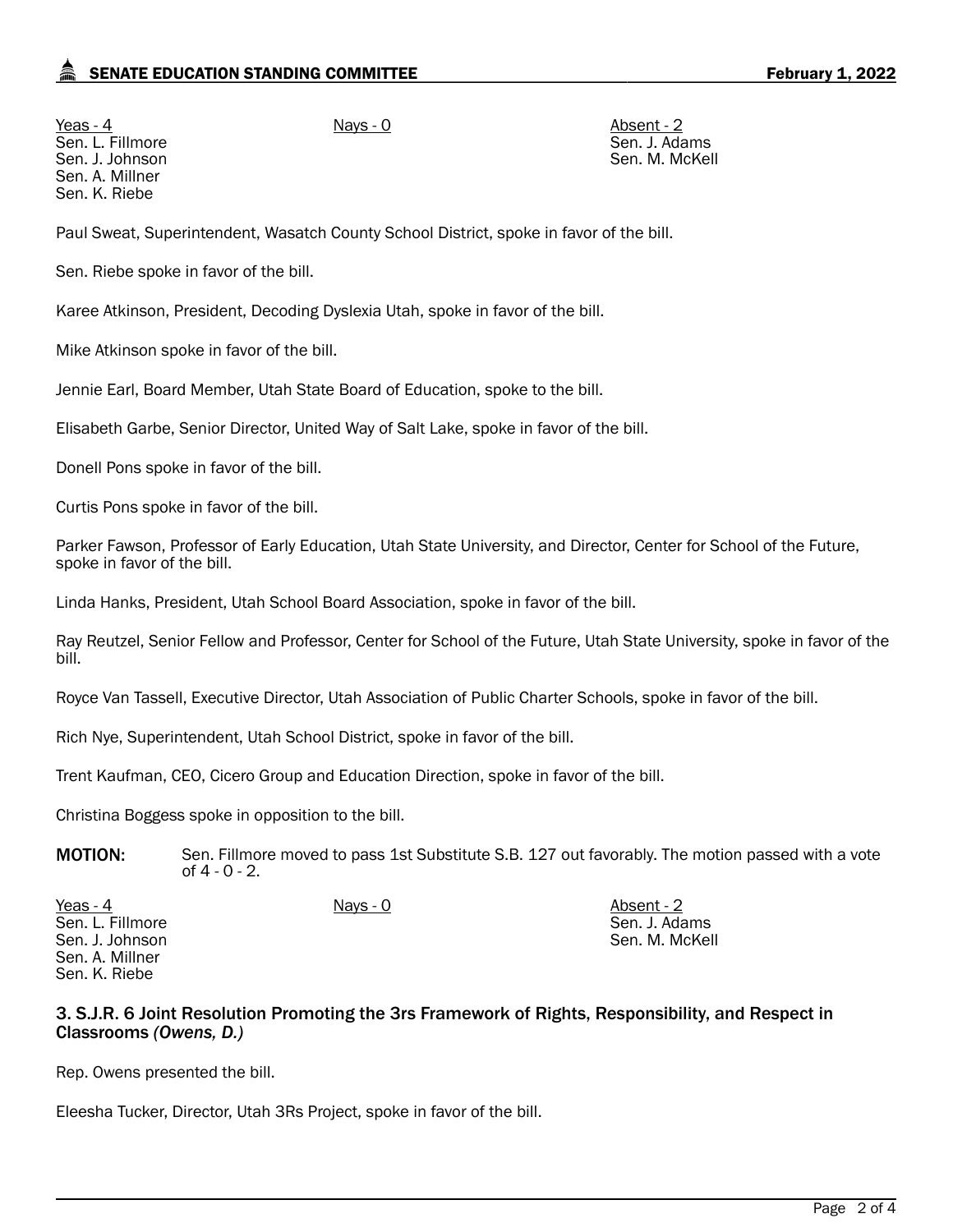Sen. Riebe spoke in favor of the bill.

Randall Paul, President, Foundation for Religious Diplomacy, spoke in favor of the bill.

MOTION: Sen. Millner moved to pass S.J.R. 6 out favorably. The motion passed with a vote of 4 - 0 - 2.

<u>Yeas - 4</u> Nays - 0 Nays - 0 Absent - 2 Sen. L. Fillmore Sen. J. Johnson Sen. A. Millner Sen. K. Riebe Sen. J. Adams Sen. M. McKell

## 4. S.B. 134 Special Education Amendments *(Bramble, C.)*

MOTION: Sen. Millner moved to replace S.B. 134 with 1st Substitute S.B. 134. The motion passed with a vote of 4 - 0 - 2.

<u>Yeas - 4</u> Nays - 0 Nays - 0 Absent - 2 Sen. L. Fillmore Sen. J. Johnson Sen. A. Millner Sen. K. Riebe

Sen. J. Adams Sen. M. McKell

Sen. Bramble presented the bill.

Dr. David Forbush, Associate Director, Center for School of the Future, Utah State University, spoke in favor of the bill.

Chair Johnson spoke in favor of the bill.

Oakley Peterson spoke in favor of the bill.

Angie Stallings, Deputy Superintendent of Policy, Utah State Board of Education, spoke to the bill.

Summer Adamson spoke in favor of the bill.

Payne Herbert spoke in favor of the bill

Amelia Adamson spoke in favor of the bill.

Arebella Rossberg spoke in favor of the bill.

Nevaya Standing spoke in favor of the bill.

Dr. Bryce Day, Director, Granite School District, Utah Council of Administrators of Special Education, spoke in opposition to the bill.

Karen Conder, Utah Parent Teacher Association, spoke in opposition to the bill.

Aaron Peterson, Director, Special Education Director Program, South Sanpete School District, spoke to the bill.

Neil Stevens spoke to the bill.

**MOTION:** Sen. Fillmore moved to pass 1st Substitute S.B. 134 out favorably. The motion passed with a vote of 3 - 1 - 2.